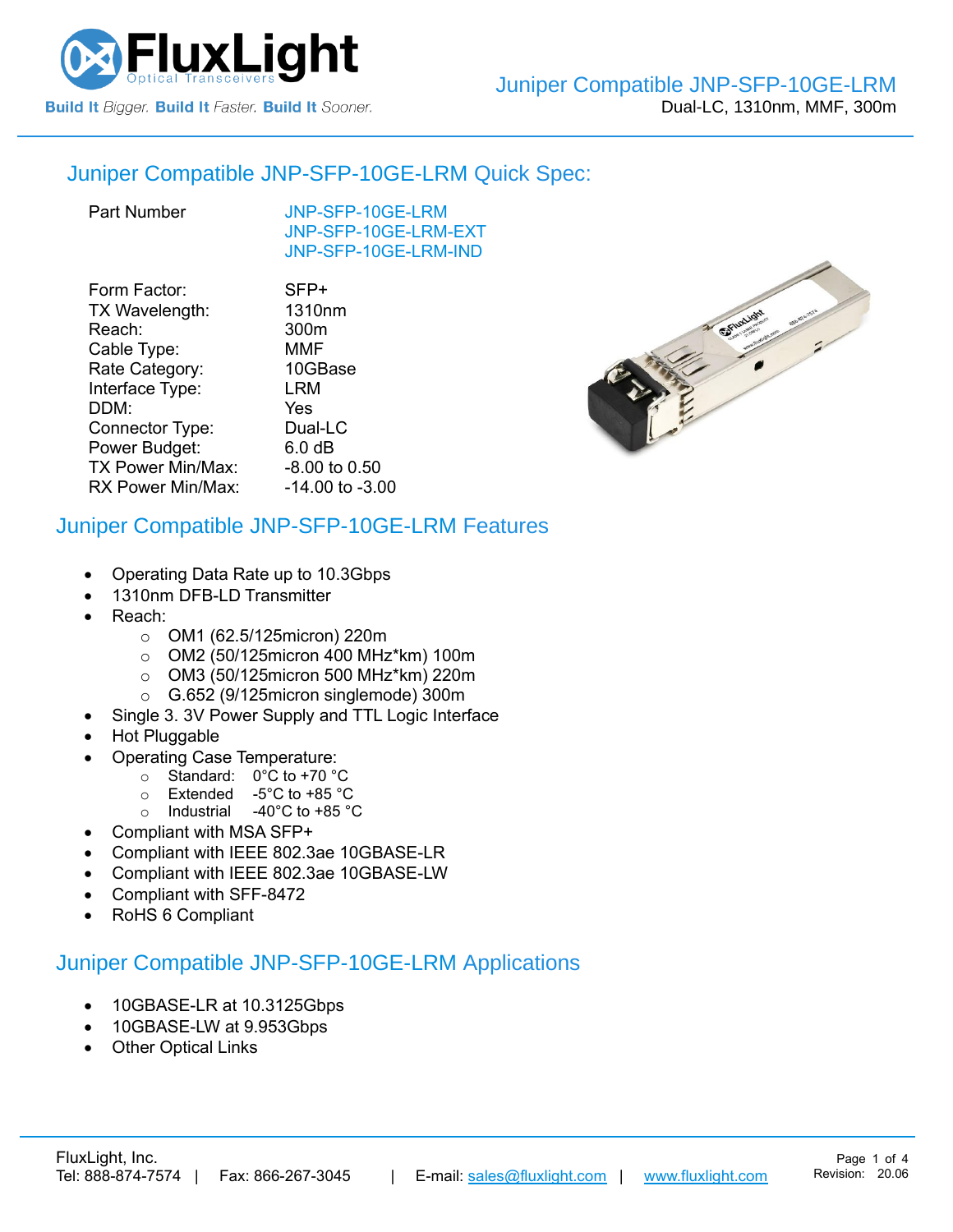

# Juniper Compatible [JNP-SFP-10GE-LRM](https://www.fluxlight.com/JNP-SFP-10ge-lrm/) Specification

# Electrical Characteristics (Condition: Ta=TOP)

| <b>Parameter</b>                  | <b>Symbol</b> | Min.        | <b>Typ</b> | Max.      | <b>Unit</b> | <b>Notes</b>                          |
|-----------------------------------|---------------|-------------|------------|-----------|-------------|---------------------------------------|
| CML Inputs (Differential)         | Vin           | 150         |            | 1200      | $mV$ p-p    | AC coupled inputs                     |
| <b>Supply Current</b>             | <b>ICC</b>    |             |            | 300       | mA          |                                       |
| Input Impedance (Differential)    | Zin           | 85          | 100        | 115       | ohm         | $\text{Rin} > 100 \text{ kohm } @$ DC |
| Tx Disable Input Voltage - Low    | VIL           | 0           |            | 0.8       | V           |                                       |
| Tx Disable Input Voltage - High   | VIH.          | 2.0         |            | 3.45      | V           |                                       |
| Tx Fault Output Voltage - Low     | <b>VOL</b>    | $\mathbf 0$ |            | 0.5       | V           |                                       |
| Tx Fault Output Voltage - High    | <b>VOH</b>    | 2.0         |            | $Vcc+0.3$ | V           |                                       |
| <b>CML Outputs (Differential)</b> | Vout          | 350         |            | 700       | mV pp       | AC coupled outputs                    |
| Output Impedance (Differential)   | Zout          | 85          | 100        | 115       | ohms        |                                       |
| Rx_LOS Output Voltage- Low        | <b>VOL</b>    | 0           |            | 0.5       | $\vee$      |                                       |
| Rx LOS Output Voltage-High        | <b>VOH</b>    | 2.5         |            |           | $\vee$      |                                       |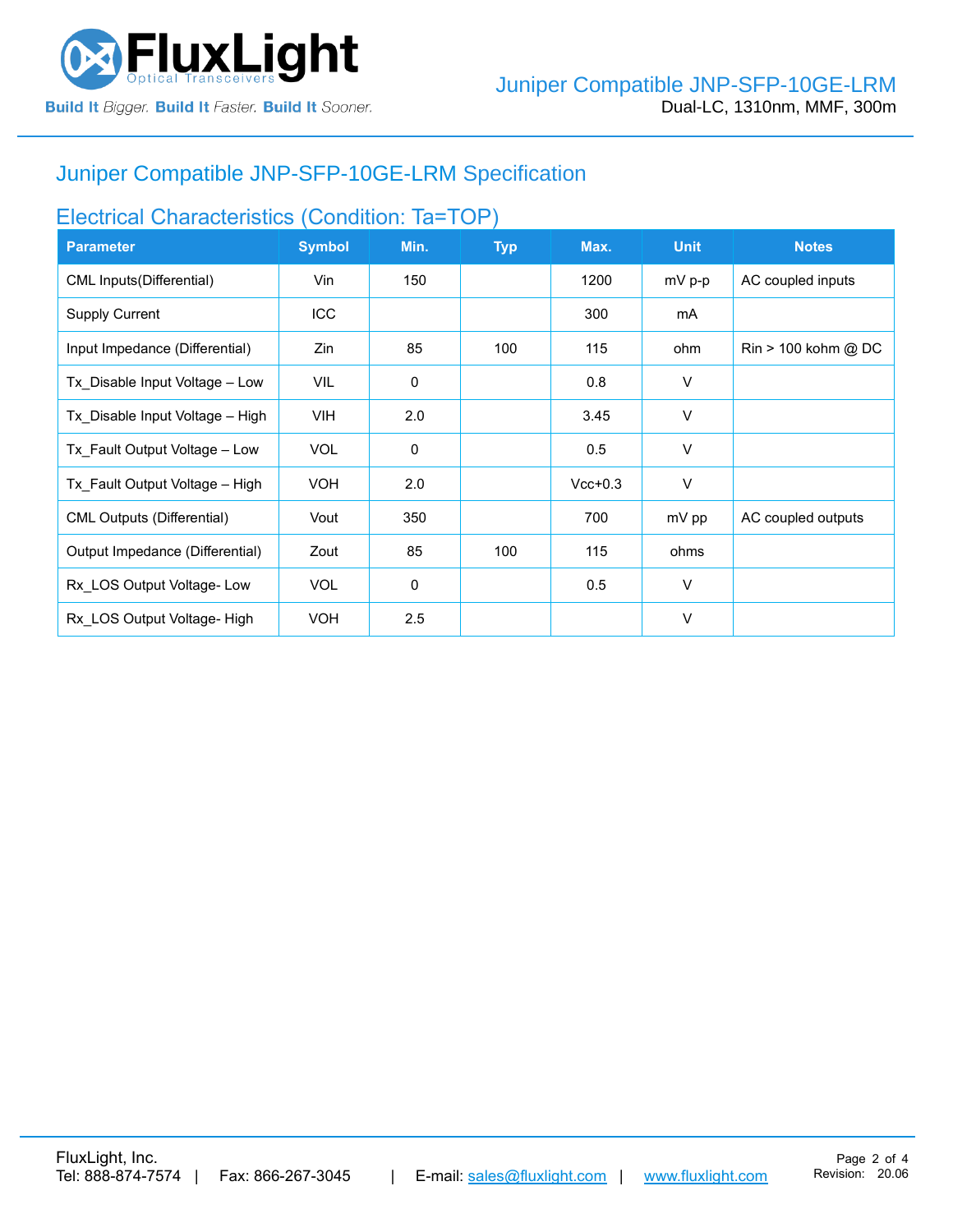

# Optical Characteristics (Condition: Ta=TOP)

| <b>TX</b>                            |                 |                    |                          |                          |                          |              |  |
|--------------------------------------|-----------------|--------------------|--------------------------|--------------------------|--------------------------|--------------|--|
| <b>Parameter</b>                     |                 |                    | <b>Min</b>               | <b>Typ</b>               | <b>Max</b>               | <b>Unit</b>  |  |
| Data Rate                            |                 |                    | $\overline{\phantom{a}}$ | 10.3                     | $\blacksquare$           | Gb/s         |  |
| 9µm Core Diameter SMF                |                 |                    |                          | 10                       |                          | Km           |  |
| Centre wavelength                    |                 | λс                 | 1270                     | 1310                     | 1355                     | nm           |  |
| Output Spectral Width(-20dB)         |                 | Δλ                 | $\overline{\phantom{a}}$ | $\overline{\phantom{a}}$ | 1                        | nm           |  |
| Average Output Power                 |                 | $P_{\text{out}}$   | -8                       | $\overline{\phantom{a}}$ | $+0.5$                   | dBm          |  |
| <b>Extinction Ratio</b>              |                 | ER                 | 3.5                      | $\overline{\phantom{a}}$ |                          | dB           |  |
| Average Power of OFF Transmitter     |                 |                    |                          |                          | $-30$                    | dBm          |  |
| Side Mode Suppression Ratio          |                 | <b>SMSR</b>        | 30                       |                          |                          | dB           |  |
| Input Differential Impedance         |                 | Zin                | 90                       | 100                      | 110                      | Ω            |  |
| <b>TX Disable</b>                    | <b>Disable</b>  |                    | 2.0                      |                          | $Vcc+0.3$                | $\vee$       |  |
|                                      | Enable          |                    | $\mathsf 0$              |                          | 0.8                      |              |  |
| <b>TX Fault</b>                      | Fault<br>Normal |                    | 2.0<br>$\mathbf 0$       |                          | $Vcc+0.3$<br>0.8         | $\sf V$      |  |
| <b>TX Disable Assert Time</b>        |                 |                    |                          |                          |                          |              |  |
|                                      |                 | t_off              |                          |                          | 10                       | us           |  |
| <b>RX</b>                            |                 |                    |                          |                          |                          |              |  |
| <b>Parameter</b>                     |                 | <b>Symbol</b>      | <b>Min</b>               | <b>Typ</b>               | <b>Max</b>               | <b>Unit</b>  |  |
| Center Wavelength                    |                 | λс                 | 1260                     |                          | 1565                     | nm           |  |
| <b>Receive Sensitivity</b>           |                 | $P_{in}$           | $\overline{\phantom{a}}$ | $\overline{\phantom{a}}$ | $-14$                    | dBm          |  |
| Maximum Input Power                  |                 | $P_{MAX}$          | $-3$                     | $\pmb{0}$                | $\overline{\phantom{a}}$ | dBm          |  |
| Signal Detect Threshold-Assertion:   |                 | SD <sub>HIGH</sub> | $\overline{\phantom{a}}$ | $\overline{\phantom{a}}$ | $-15$                    | dBm          |  |
| Signal Detect Threshold-Deassertion: |                 | <b>SDLOW</b>       | $-25$                    | $\overline{\phantom{0}}$ |                          | dBm          |  |
| <b>Output Differential Impedance</b> |                 | Pin                | 90                       | 100                      | 110                      | Ω            |  |
| Receiver Overload                    |                 | Pmax               | 0.5                      |                          |                          | dBm          |  |
| <b>Optical Return Loss</b>           |                 | ORL                |                          |                          | $-12$                    | dB           |  |
| LOS                                  | High            | 2.0                |                          |                          | $Vcc+0.3$                | $\mathsf{V}$ |  |
|                                      | Low             | $\pmb{0}$          |                          |                          | $0.8\,$                  |              |  |